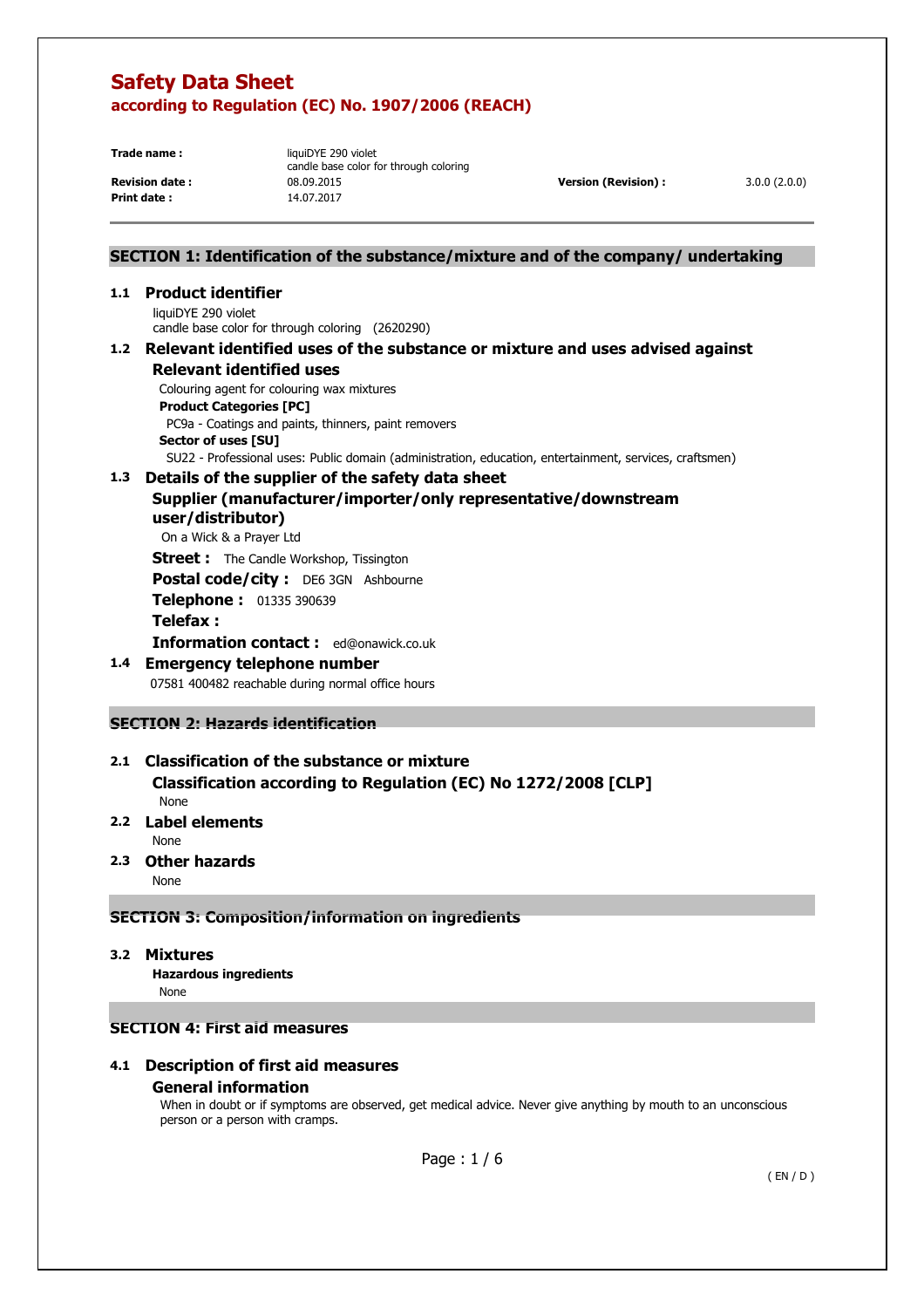**Print date :** 14.07.2017

**Trade name :** liquiDYE 290 violet candle base color for through coloring **Revision date :** 08.09.2015 **Version (Revision) :** 3.0.0 (2.0.0)

#### **Following inhalation**

Remove casualty to fresh air and keep warm and at rest. If breathing is irregular or stopped, administer artificial respiration.

#### **In case of skin contact**

After contact with skin, wash immediately with plenty of water and soap.

#### **After eye contact**

In case of contact with eyes flush immediately with plenty of flowing water for 10 to 15 minutes holding eyelids apart and consult an ophthalmologist.

#### **After ingestion**

Call a physician immediately. Keep at rest. Do NOT induce vomiting.

#### **4.2 Most important symptoms and effects, both acute and delayed**  No information available.

**4.3 Indication of any immediate medical attention and special treatment needed**  None

#### **SECTION 5: Firefighting measures**

# **5.1 Extinguishing media**

#### **Suitable extinguishing media**

alcohol resistant foam , Extinguishing powder , Carbon dioxide (CO2) , Sand

# **Unsuitable extinguishing media**

High power water jet

#### **5.2 Special hazards arising from the substance or mixture**

# **Hazardous combustion products**

Nitrogen oxides (NOx) , Carbon monoxide

#### **5.3 Advice for firefighters Special protective equipment for firefighters**

Wear a self-contained breathing apparatus and chemical protective clothing.

#### **5.4 Additional information**

Collect contaminated fire extinguishing water separately. Do not allow entering drains or surface water. Use water spray jet to protect personnel and to cool endangered containers.

#### **SECTION 6: Accidental release measures**

# **6.1 Personal precautions, protective equipment and emergency procedures For non-emergency personnel**

Provide adequate ventilation. Remove victim out of the danger area. Use personal protection equipment.

#### **For emergency responders**

See protective measures under point 7 and 8.

#### **6.2 Environmental precautions**

Do not allow to enter into surface water or drains. In case of gas escape or of entry into waterways, soil or drains, inform the responsible authorities.

### **6.3 Methods and material for containment and cleaning up**

Absorb with liquid-binding material (e.g. sand, diatomaceous earth, acid- or universal binding agents). Collect in closed and suitable containers for disposal. Clear contaminated areas thoroughly.

#### **6.4 Reference to other sections**  Disposal: see section 13

Page : 2 / 6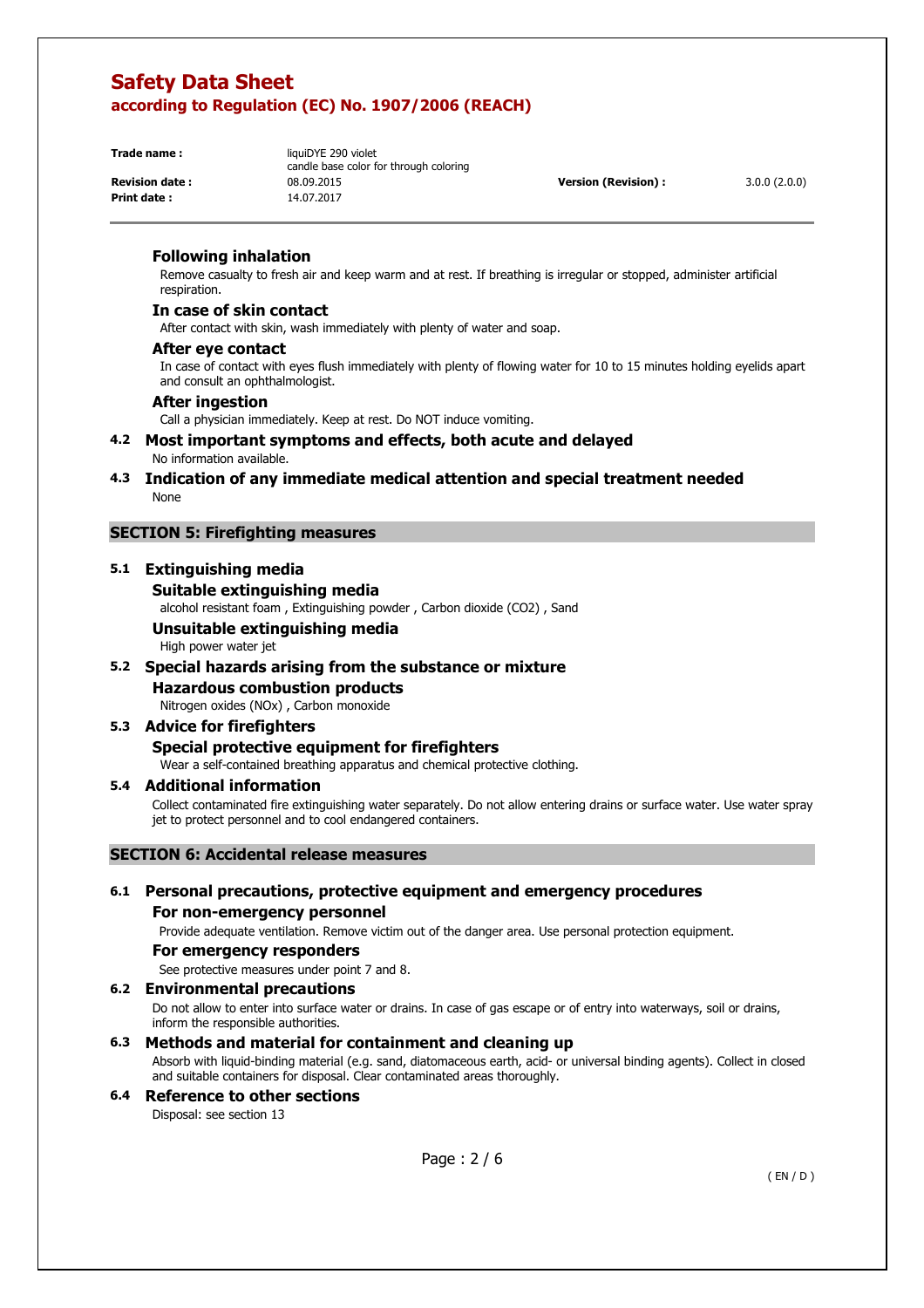**Print date :** 14.07.2017

**Trade name :** liquiDYE 290 violet candle base color for through coloring **Revision date :** 08.09.2015 **Version (Revision) :** 3.0.0 (2.0.0)

# **SECTION 7: Handling and storage**



# **7.1 Precautions for safe handling**

#### **Protective measures**

Use extractor hood (laboratory). All work processes must always be designed so that the following is excluded: Inhalation of vapours or spray/mists generation/formation of aerosols Skin contact Eye contact

#### **Measures to prevent fire**

Take precautionary measures against static discharges.

#### **Advices on general occupational hygiene**

Use protective skin cream before handling the product. Remove contaminated, saturated clothing immediately. Wash hands and face before breaks and after work and take a shower if necessary.

### **7.2 Conditions for safe storage, including any incompatibilities**

Store in a place accessible by authorized persons only. Floors should be impervious, resistant to liquids and easy to clean. Keep container tightly closed. Ensure adequate ventilation of the storage area. Keep/Store only in original container.

#### **Hints on joint storage**

**Storage class : 10 Storage class (TRGS 510) :** 10 **Keep away from**  Heat. Oxidising agent

#### **Further information on storage conditions**

Keep away from heat.

**Recommended storage temperature :** at 20°C.

#### **7.3 Specific end use(s)**  Colouring agent for colouring wax mixtures

# **SECTION 8: Exposure controls/personal protection**

#### **8.1 Control parameters**

None

#### **8.2 Exposure controls**

#### **Appropriate engineering controls**

Technical measures and the application of suitable work processes have priority over personal protection equipment. See section 7. No additional measures necessary.

#### **Personal protection equipment**



# **Eye/face protection**

Eye glasses with side protection **Required properties**  liquid-tight.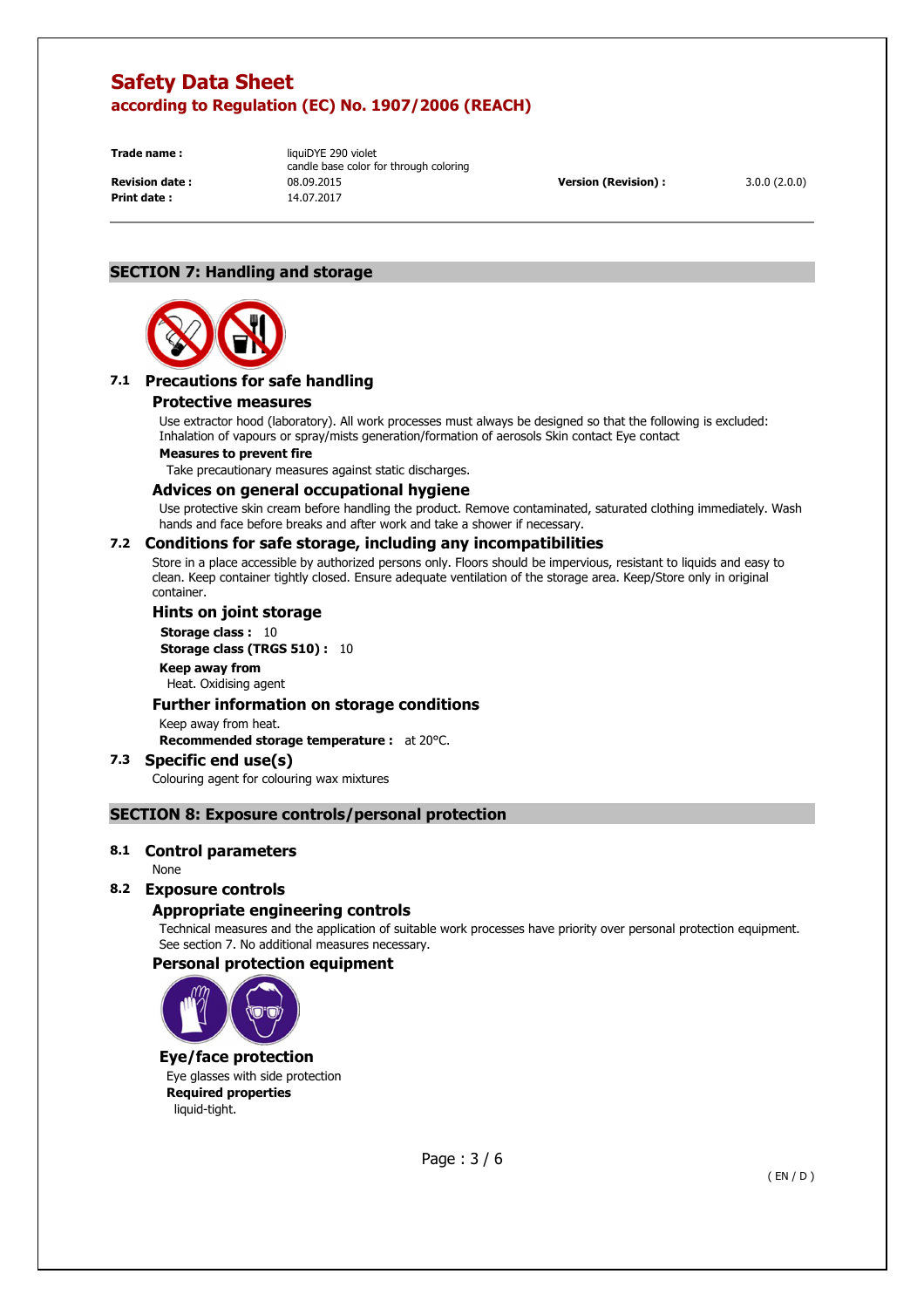**Print date :** 14.07.2017

**Trade name :** liquiDYE 290 violet candle base color for through coloring **Revision date :** 08.09.2015 **Version (Revision) :** 3.0.0 (2.0.0)

## **Skin protection**

#### **Hand protection**

NR (natural rubber, natural latex) , Butyl caoutchouc (butyl rubber) . For special purposes, it is recommended to check the resistance to chemicals of the protective gloves mentioned above together with the supplier of these gloves.

**Recommended glove articles** : DIN EN 374

#### **Body protection**

Only wear fitting, comfortable and clean protective clothing.

#### **Respiratory protection**

No special measures are necessary.

#### **Occupational exposure controls**

Do not allow to enter into surface water or drains.

### **SECTION 9: Physical and chemical properties**

# **9.1 Information on basic physical and chemical properties**

# **Safety relevant basis data**

| Initial boiling point and boiling<br>range: | (1013 hPa) | approx. | 210 | ۰c                |                   |
|---------------------------------------------|------------|---------|-----|-------------------|-------------------|
| Flash point:                                |            | approx. | 88  | ۰c                | <b>Brookfield</b> |
| Vapour pressure:                            | $50 °C$ )  | ≺       | 100 | hPa               |                   |
| <b>Density:</b>                             | (20 °C )   |         |     | q/cm <sup>3</sup> |                   |
| Solvent separation test:                    | $20 °C$ )  | ≺       | 3   | $\frac{1}{2}$     |                   |
| Flow time :                                 | $20 °C$ )  | approx. | 20  | <b>S</b>          | DIN-cup 4 mm      |
| Viscosity :                                 | (20 °C )   | approx. | 400 | mPa.s             |                   |
| .<br>- -                                    |            |         |     |                   |                   |

# **9.2 Other information**

None

### **SECTION 10: Stability and reactivity**

#### **10.1 Reactivity**

This material is considered to be non-reactive under normal use conditions.

#### **10.2 Chemical stability**

The product is chemically stable under recommended conditions of storage, use and temperature.

# **10.3 Possibility of hazardous reactions**

No known hazardous reactions.

- **10.4 Conditions to avoid**  Keep away from heat.
- **10.5 Incompatible materials**  Keep away from: Hydrogen peroxide , Oxidising agent.

# **10.6 Hazardous decomposition products**

No known hazardous decomposition products.

#### **SECTION 11: Toxicological information**

#### **11.1 Information on toxicological effects**  No information available.

#### **SECTION 12: Ecological information**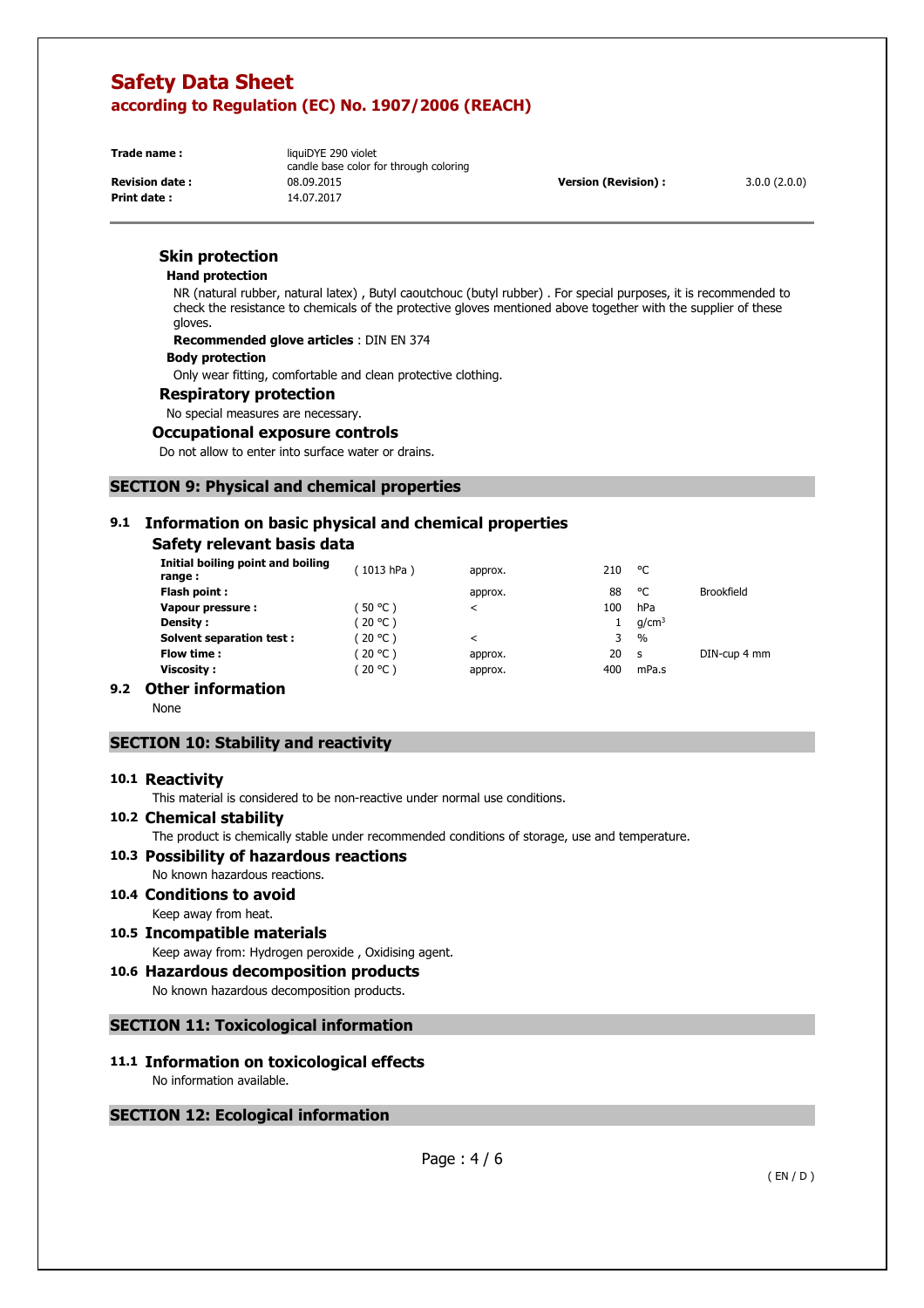**Print date :** 14.07.2017

**Trade name :** liquiDYE 290 violet candle base color for through coloring **Revision date :** 08.09.2015 **Version (Revision) :** 3.0.0 (2.0.0)

#### **12.1 Toxicity**

No information available.

# **12.2 Persistence and degradability**

No information available.

# **12.3 Bioaccumulative potential**

Based on the n-octanol/water partition coefficient accumulation in organisms is not expected.

# **12.4 Mobility in soil**

No information available.

# **12.5 Results of PBT and vPvB assessment**

The substances in the mixture do not meet the PBT/vPvB criteria according to REACH, annex XIII.

**12.6 Other adverse effects**  No information available.

# **12.7 Additional ecotoxicological information**

Discharge into the environment must be avoided.

#### **SECTION 13: Disposal considerations**

#### **13.1 Waste treatment methods**

#### **Product/Packaging disposal**

Contaminated packages must be completely emptied and can be re-used following proper cleaning. Handle contaminated packages in the same way as the substance itself. Waste disposal according to directive 2008/98/EC, covering waste and dangerous waste.

#### **SECTION 14: Transport information**

#### **14.1 UN number**

No dangerous good in sense of these transport regulations.

### **14.2 UN proper shipping name**

No dangerous good in sense of these transport regulations.

#### **14.3 Transport hazard class(es)**

No dangerous good in sense of these transport regulations.

#### **14.4 Packing group**

No dangerous good in sense of these transport regulations.

# **14.5 Environmental hazards**

No dangerous good in sense of these transport regulations.

### **14.6 Special precautions for user**

None

# **SECTION 15: Regulatory information**

# **15.1 Safety, health and environmental regulations/legislation specific for the substance or mixture**

**National regulations Water hazard class (WGK)** 

Class : 1 (Slightly hazardous to water) Classification according to VwVwS

#### **15.2 Chemical safety assessment**